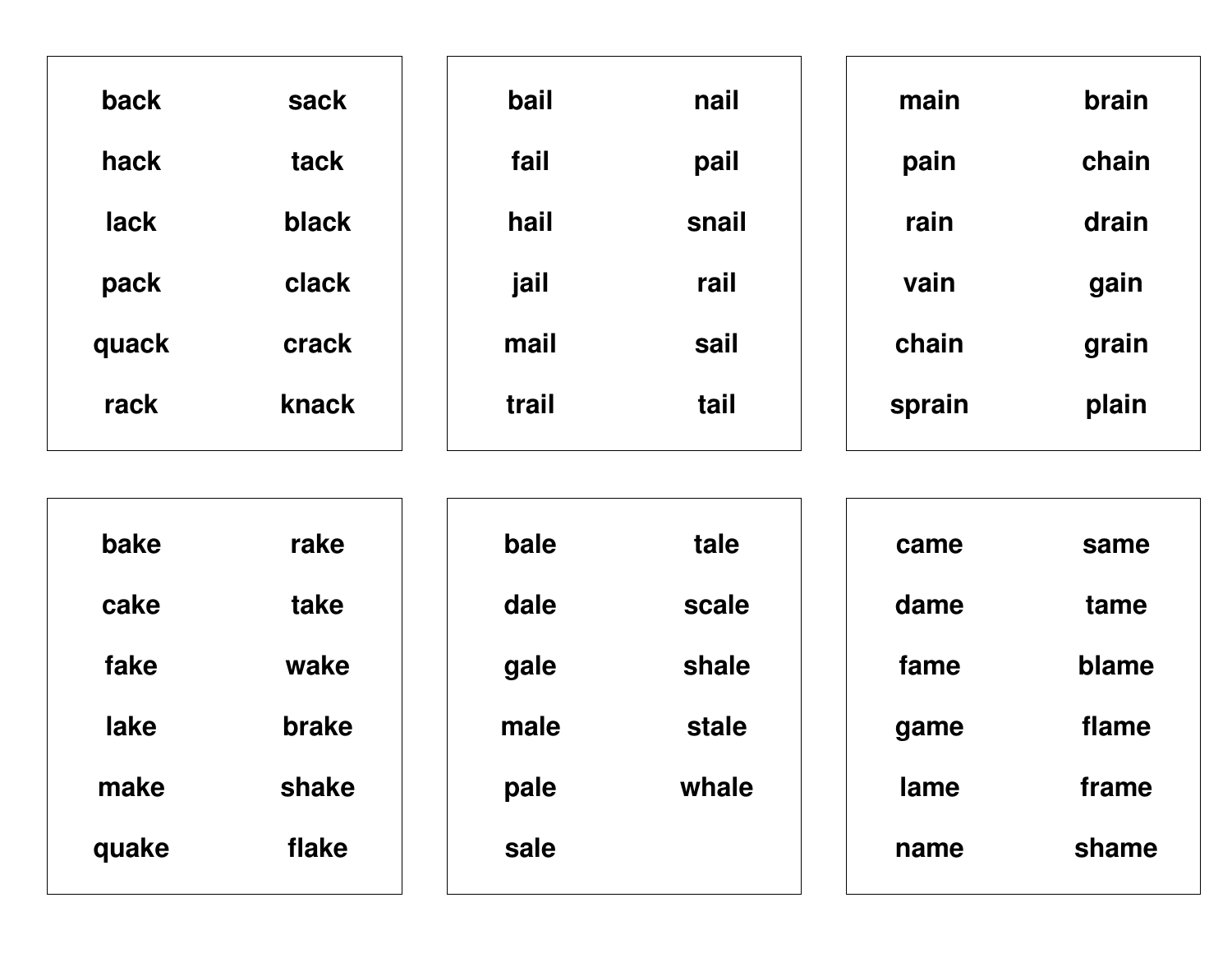| an  | ran  | bank   | tank  | cap | sap  |
|-----|------|--------|-------|-----|------|
| ban | tan  | thank  | yank  | gap | tap  |
| can | van  | shrank | blank | lap | yap  |
| fan | bran | lank   | clank | map | chap |
| man | clan | rank   | crank | nap | clap |
| pan | plan | sank   | drank | rap | flap |

| ash   | hash  | at   | mat  | ate  | rate  |
|-------|-------|------|------|------|-------|
| bash  | lash  | bat  | pat  | date | crate |
| cash  | mash  | cat  | rat  | fate | grate |
| crash | rash  | fat  | sat  | gate | plate |
| dash  | sash  | gnat | brat | hate | skate |
| gash  | flash | hat  | chat | late | state |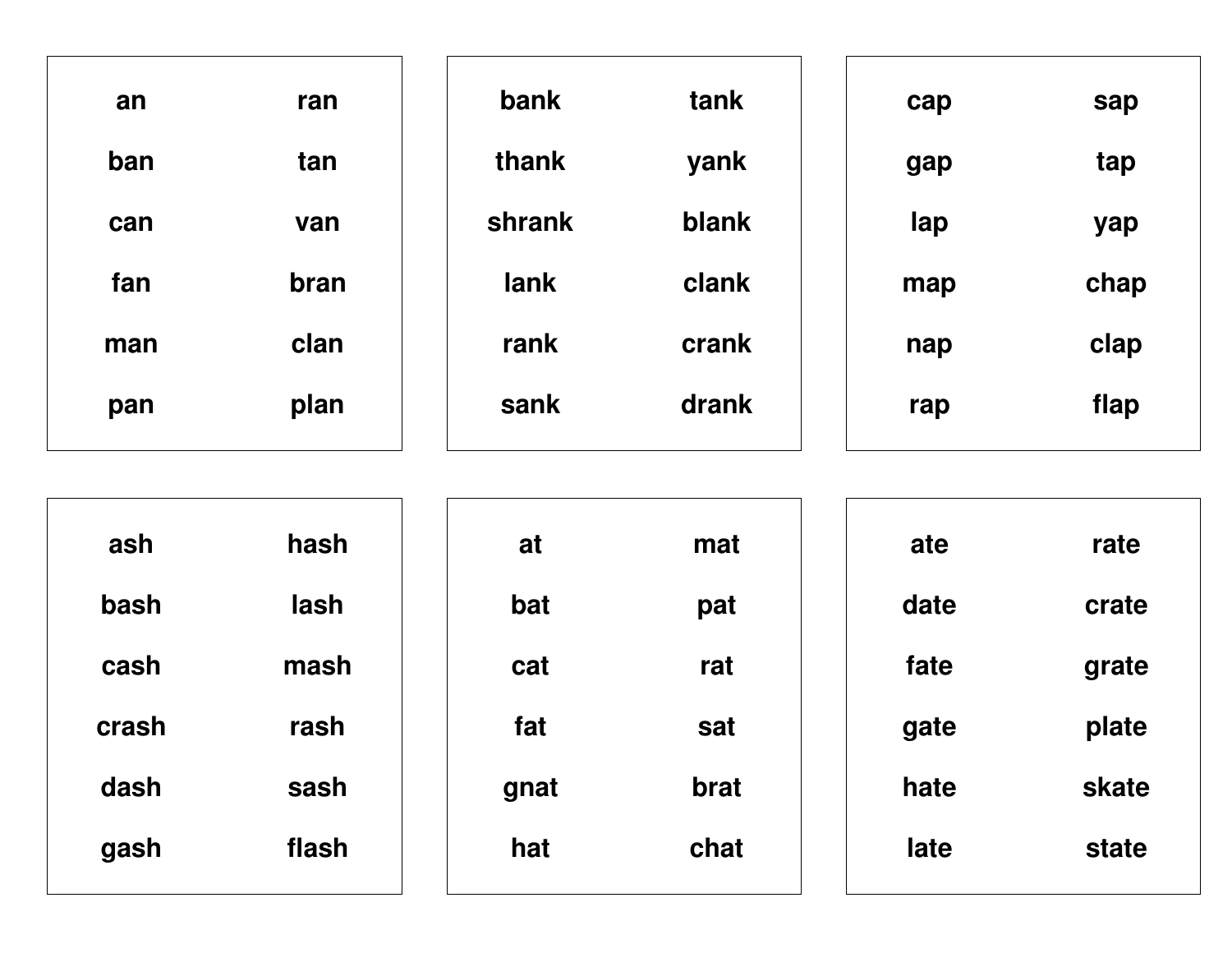| caw  | saw   | bay | pay  | beat | seat  |
|------|-------|-----|------|------|-------|
| gnaw | claw  | day | ray  | feat | bleat |
| jaw  | draw  | hay | say  | heat | cheat |
| law  | flaw  | jay | way  | meat | cleat |
| paw  | slaw  | may | clay | neat | treat |
| raw  | straw | nay | play | peat | wheat |
|      |       |     |      |      |       |

| bell  | tell  | best  | zest  | dice | vice   |
|-------|-------|-------|-------|------|--------|
| cell  | well  | quest | test  | ice  | price  |
| dell  | yell  | guest | rest  | lice | slice  |
| dwell | shell | nest  | pest  | mice | spice  |
| fell  | smell | pest  | west  | nice | thrice |
| sell  | spell | crest | chest | rice | twice  |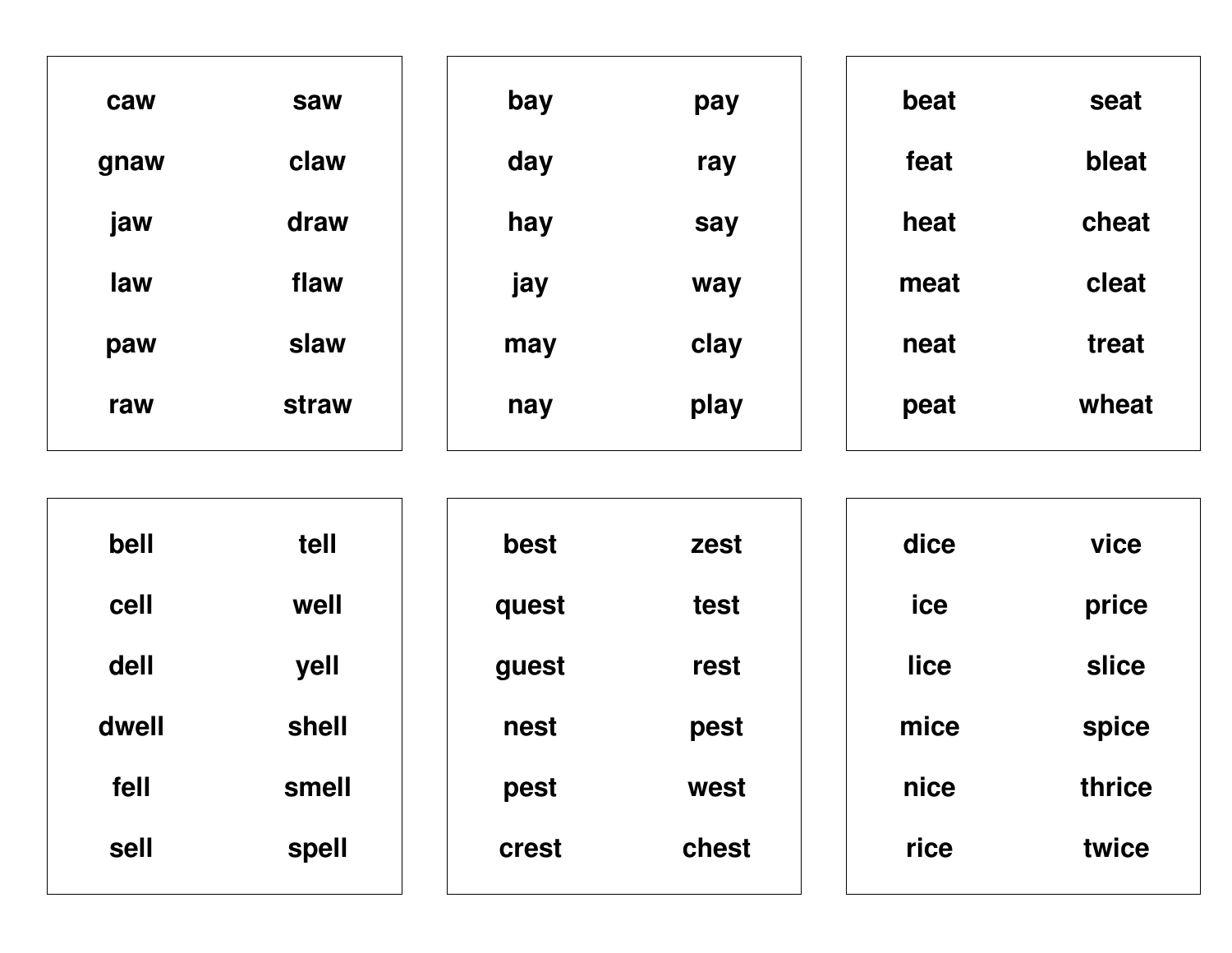| <b>kick</b> | wick         | bide | bride  | knight | tight  |
|-------------|--------------|------|--------|--------|--------|
| <b>lick</b> | <b>brick</b> | hide | chide  | light  | flight |
| pick        | chick        | ride | glide  | might  | fright |
| quick       | click        | side | slide  | night  | slight |
| <b>sick</b> | flick        | tide | stride | right  | bright |
| <b>tick</b> | <b>slick</b> | wide | snide  | sight  | plight |
|             |              |      |        |        |        |

| bill | kill  | bin  | win  | dine | vine   |
|------|-------|------|------|------|--------|
| dill | mill  | din  | sin  | fine | wine   |
| fill | pill  | twin | chin | line | shine  |
| gill | sill  | fin  | grin | mine | shrine |
| hill | will  | kin  | shin | nine | swine  |
| ill  | skill | pin  | skin | pine | whine  |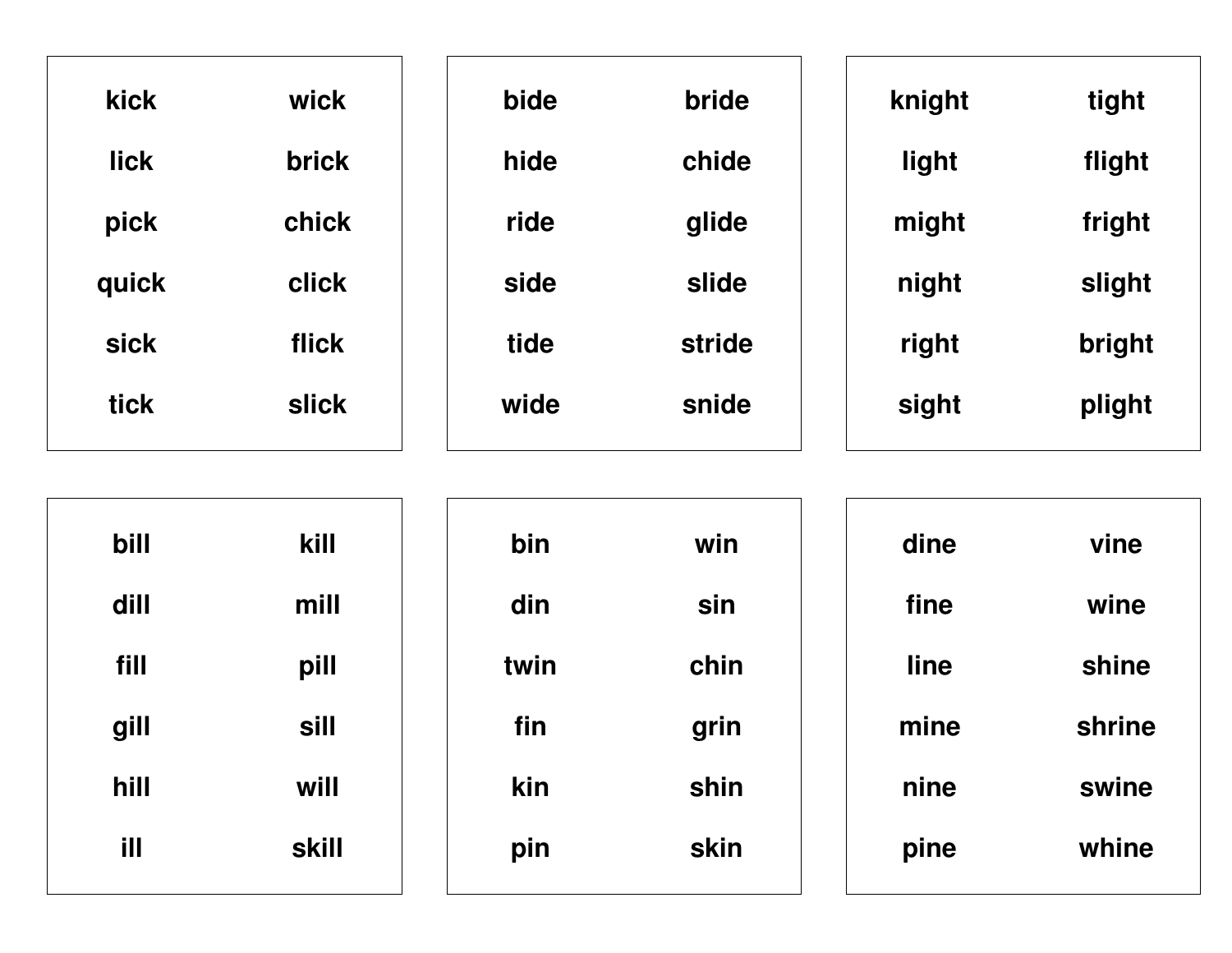| bing | wing  | kink  | brink        | dip | sip  |
|------|-------|-------|--------------|-----|------|
| ding | zing  | link  | clink        | hip | skip |
| king | bring | mink  | drink        | nip | slip |
| ping | cling | rink  | <b>stink</b> | lip | grip |
| ring | fling | wink  | shrink       | rip | trip |
| sing | sling | blink | think        | tip | flip |
|      |       |       |              |     |      |

| pit  | bit  |
|------|------|
| quit | fit  |
| twit | hit  |
| grit | kit  |
| skit | knit |
| spit | lit  |

| dock  | tock  |
|-------|-------|
| hock  | sock  |
| knock | block |
| lock  | clock |
| mock  | crock |
| rock  | stock |

| joke  | smoke  |
|-------|--------|
| poke  | spoke  |
| woke  | stoke  |
| yoke  | stroke |
| broke |        |
| choke |        |
|       |        |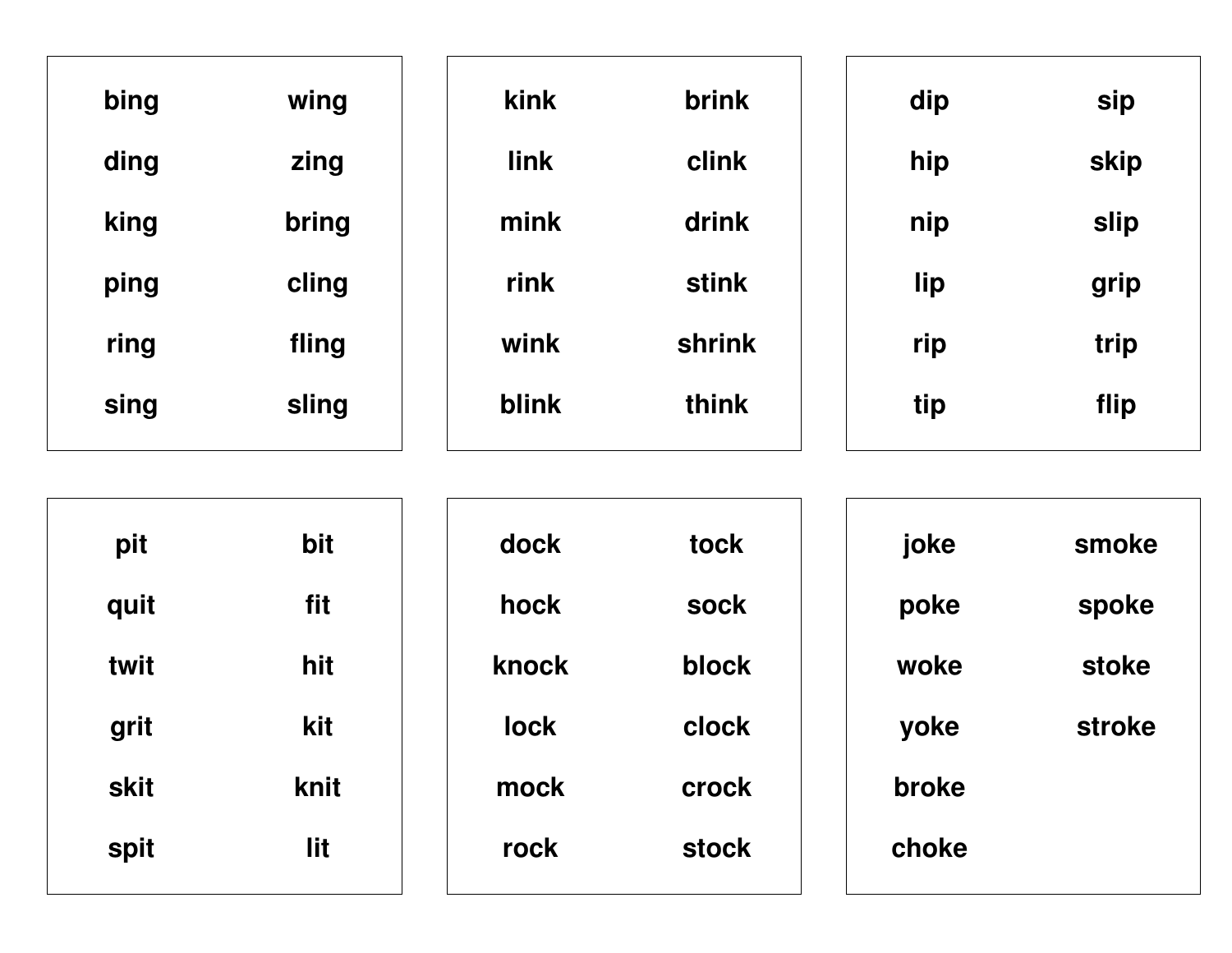| bop        | top  | bore | tore  | cot  | lot  |
|------------|------|------|-------|------|------|
| cop        | chop | core | wore  | dot  | not  |
| hop        | crop | fore | shore | got  | pot  |
| mop        | drop | gore | score | hot  | rot  |
| pop        | slop | more | shore | jot  | shot |
| <b>sop</b> | stop | pore | snore | knot | trot |
|            |      |      |       |      |      |

| buck        | tuck         | bug | pug  | bump | chump |
|-------------|--------------|-----|------|------|-------|
| duck        | cluck        | dug | rug  | dump | clump |
| <b>luck</b> | pluck        | hug | tug  | hump | frump |
| muck        | shuck        | jug | chug | jump | grump |
| puck        | <b>stuck</b> | lug | drug | lump | plump |
| suck        | truck        | mug | smug | pump | slump |